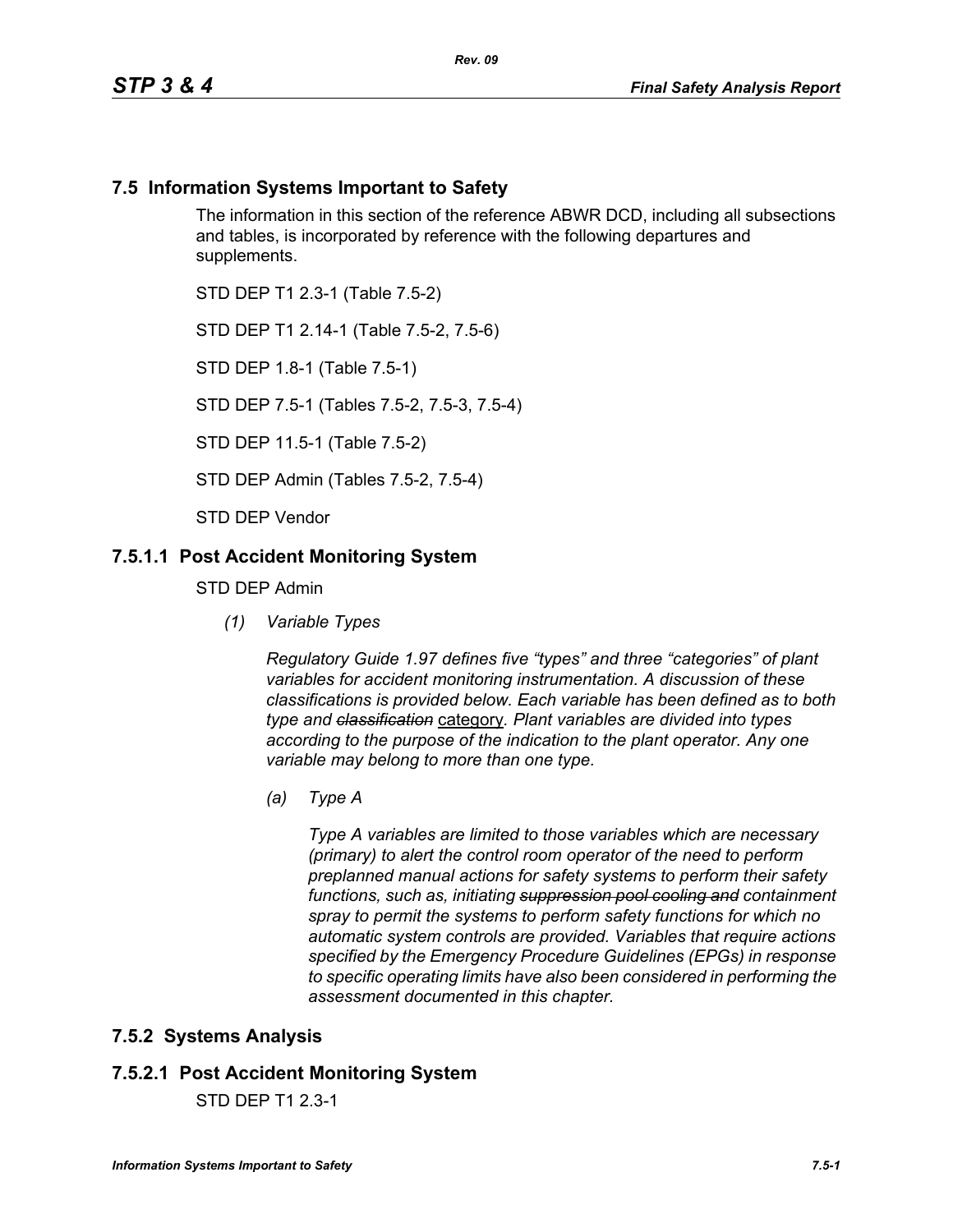STD DEP T1 2.14-1

STD DEP 7.5-1

STD DEP Admin

STD DEP Vendor

- *(1)* Type A Variables
	- *(a) Type A Variable Evaluation and Analysis*

*Chapter 15 contains discussions of numerous events, not all of which are design basis accidents. Appendix 15A is a plant Nuclear Safety Operational Analysis (NSOA) which addresses these events in the following categories:*

- *(i) Normal operations*
- *(ii) Anticipated Operational Transients (Table 5.7-4* 7.5-4*)*
- *(iii) Abnormal Operational Transients Table 5.7-5* 7.5-5*)*
- *(iv) Design Basis Accidents (Table 5.7-6* 7.5-6*)*

*(v) Special Events (Table 5.7-7* 7.5-7*)*

The offsite release rate  $(R_E)$  was also not included with the Type A *Variable List because the emergency action (emergency depressurization) specified in the radioactivity release control guidelines would, in all events, have been previously initiated in response to other variables (e.g., RPV Water Level). This conclusion is reached because the source terms required to reach release rates associated with a general emergency (the point at which the emergency action is required by the EPG) can only occur following a release of a substantial proportion of the fuel noble gas inventory. Prevention of such a release is a primary goal of the RPV control guideline. Also, the other operator action (isolate lines discharging outside the primary and secondary containment) are intended to be taken at levels low enough as to not pose a significant risk for the general public. The primary lines which communicate with the RPV are automatically isolated on high steamline radiation which satisfies the intent of the EPG action for these lines. Other lines which pass outside of the primary and secondary containment but which do not communicate directly with the RPV also receive automatic isolation signals. Thus, response to the radioactivity release control guideline is considered to be a contingency action and is not required to be Type A.*

- *(2) General Variable Assessments*
	- *(a) Drywell Pressure*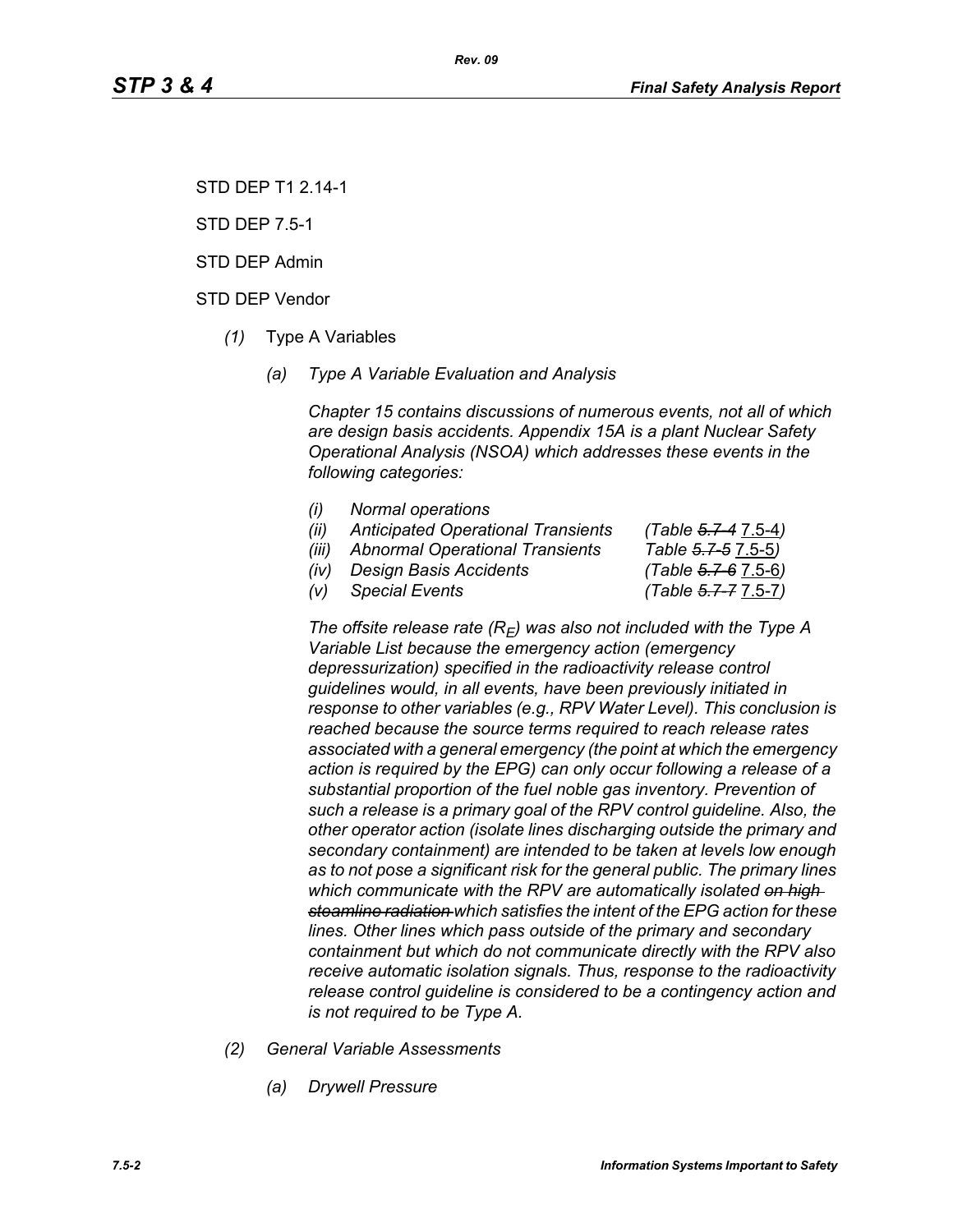*Requirements for monitoring of drywell pressure are specified for both narrow range (from about -34.32 kPaG to + 34.32 kPaG) and wide range (from 0 to 110% of design pressure). The narrow range monitoring requirement is satisfied in the existing safety-related design by the four divisions of drywell pressure instruments which provide inputs to the initiation of the reactor protection (trip) system (RPS) and the emergency core cooling systems (ECCS). The requirement for unambiguous wide range drywell pressure monitoring are satisfied with two channels of drywell pressure instrumentation integrated with two channels of wetwell pressure instrumentation. Given the existence of (1) the normal pressure suppression vent path between the drywell and wetwell and (2) the wetwell to drywell vacuum breakers, the long-term pressure within the drywell and wetwell will be approximately the same. Therefore, if the two wide range drywell pressure indications disagreed, the operator could refer to the wetwell containment pressure indications to determine which of the two drywell pressure indications is correct. In order to provide full range pressure comparisons between the drywell wide range and wetwell pressure instruments, the drywell pressure instrument range is 689.4 kPa. This value exceeds the required value of 110% of design pressure.* Drywell pressure is a Type A variable because it is used to initiate drywell spray to maintain the Reinforced Concrete Containment Vessel (RCCV) below temperature limits in

LOCA.

*(d) BWR Core Temperature*

*Regulatory Guide 1.97 requires BWR core temperature (thermocouples) as a diverse indication of adequate core cooling. General Electric and the*The *BWR Owners' Group have*has *taken exception to this requirement for diverse indication based upon studies regarding the relationship between reactor water level and adequate core cooling. It is General Electric's view that no*No *instrumentation other than RPV water level indication is required to assure indication of adequate core cooling.*

*(e) Drywell Sump Level*

*An exception is made to Regulatory Guide 1.97 as written for the design category for the equipment drain sump level. Rather than Category 1, General Electric considers the Category 3 design requirements to be*are *more appropriate for the following reason: Indication of drywell floor drain sump level provides monitoring of leakage to the drywell and will be an early indication of a very small reactor coolant system leak/break for those events for which the drywell cooling system remains operable. However, it is primarily a backup variable to other indications of reactor coolant system leaks/breaks such as drywell pressure or drywell radiation level. In addition, containment water level is provided as a Type D, Category 2 variable. A lower design*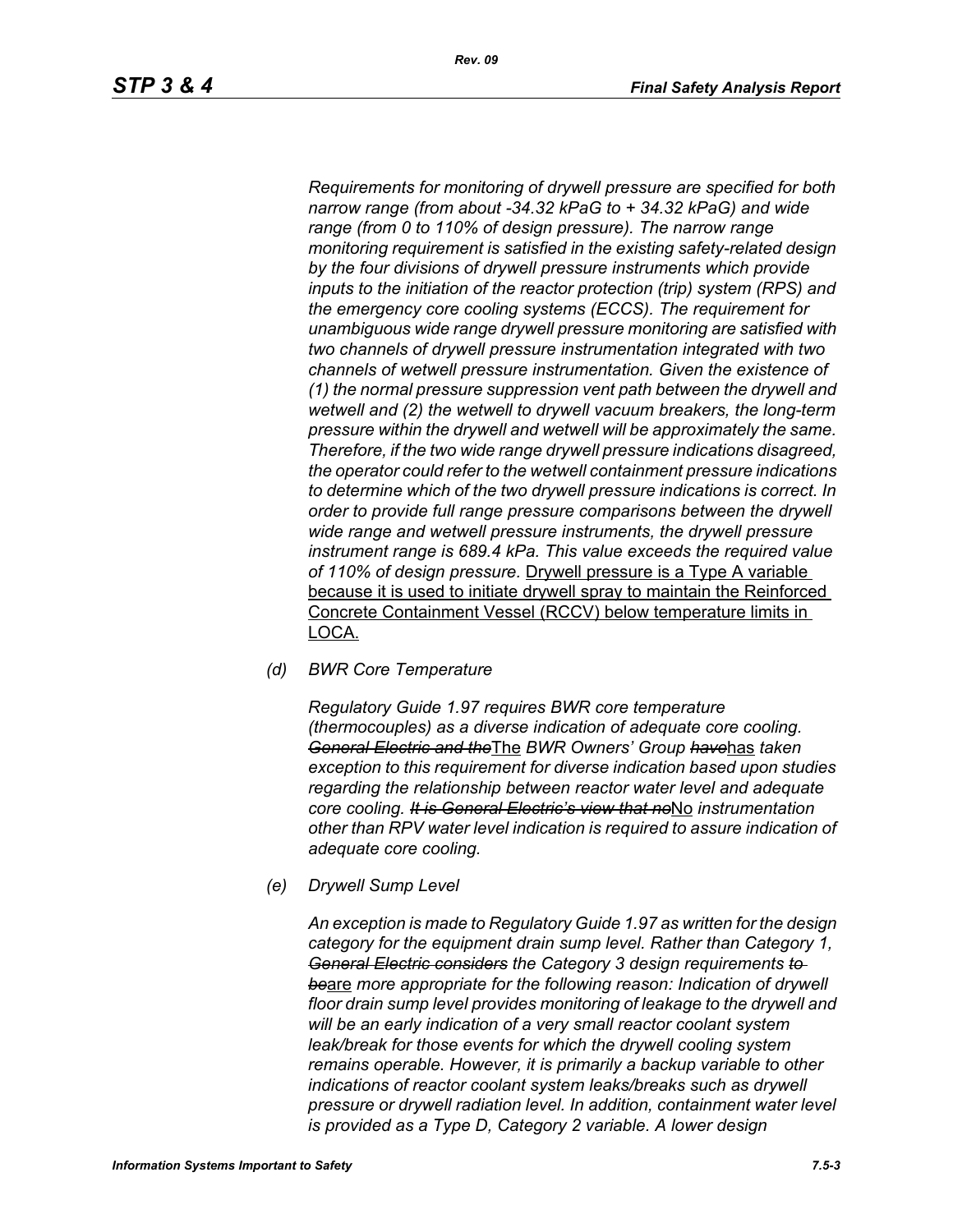*classification for drywell sump level is therefore appropriate and triplicated instrument channels are not necessary.*

*(h)* Coolant Radiation

*The indicator of coolant radiation leakage will be provided by theProcess Radiation Monitoring System (PRMS) Main Steamline (MSL) radiation monitor subsystem. This subsystem consists of four physically and electrically separated and redundant divisions. Each division has a single channel consisting of a local radiation detection assembly, control room readout and trip actuators (Figure 7.6-5, sh 1). Each channel is located such that it can monitor each mainsteam line. These four divisions of PRMS radiation instrumentation satisfy the Regulatory Guide requirement for unambiguous indication.*

A continuous post-accident monitor for this parameter is not necessary and is not included in the design. This is consistent with BTP HICB-10, Table 1.

*(i) Suppression Pool Water Temperature*

*The ABWR Suppression Pool Temperature Monitoring (SPTM) System design requirements satisfy the Regulatory Guide 1.97 requirements regarding redundancy. The SPTM System is composed of four separate and independent instrument divisions. Each division has associated with it multiple thermocouples which are spatially distributed around the suppression pool. With this configuration, the bulk average suppression pool temperature can be determined even in the event of the loss of an entire division of instrumentation, since thermocouple sensors of each division will be located in close proximity to facilitate direct comparison. Although the ABWR design initiates reactor scram and suppression pool cooling automatically on high pool temperature, suppression pool water temperature variable is considered a Type A variable since no credit is taken for automatic initiation in the safety analysis* the operator uses it for manual RPV depressurization*.*

*(k) Drywell/Wetwell Hydrogen/Oxygen Concentration*

*The Containment Atmospheric Monitoring System (CAMS) consists of two independent and redundant* nonsafety-related *drywell/containment*wetwell *oxygen and hydrogen concentration monitoring channels. Emergency response actions regarding these variables are consistently directed toward minimizing the magnitude of these parameters (i.e., there are no safety actions which must be taken to increase the hydrogen/oxygen levels if they are low).* Minimizing drywell/wetwell oxygen and hydrogen concentrations is accomplished by manual operator actions using containment venting and purging or using containment spray. *Consequently, the two channel CAMS design provides adequate PAM indication, since, in the event that the two*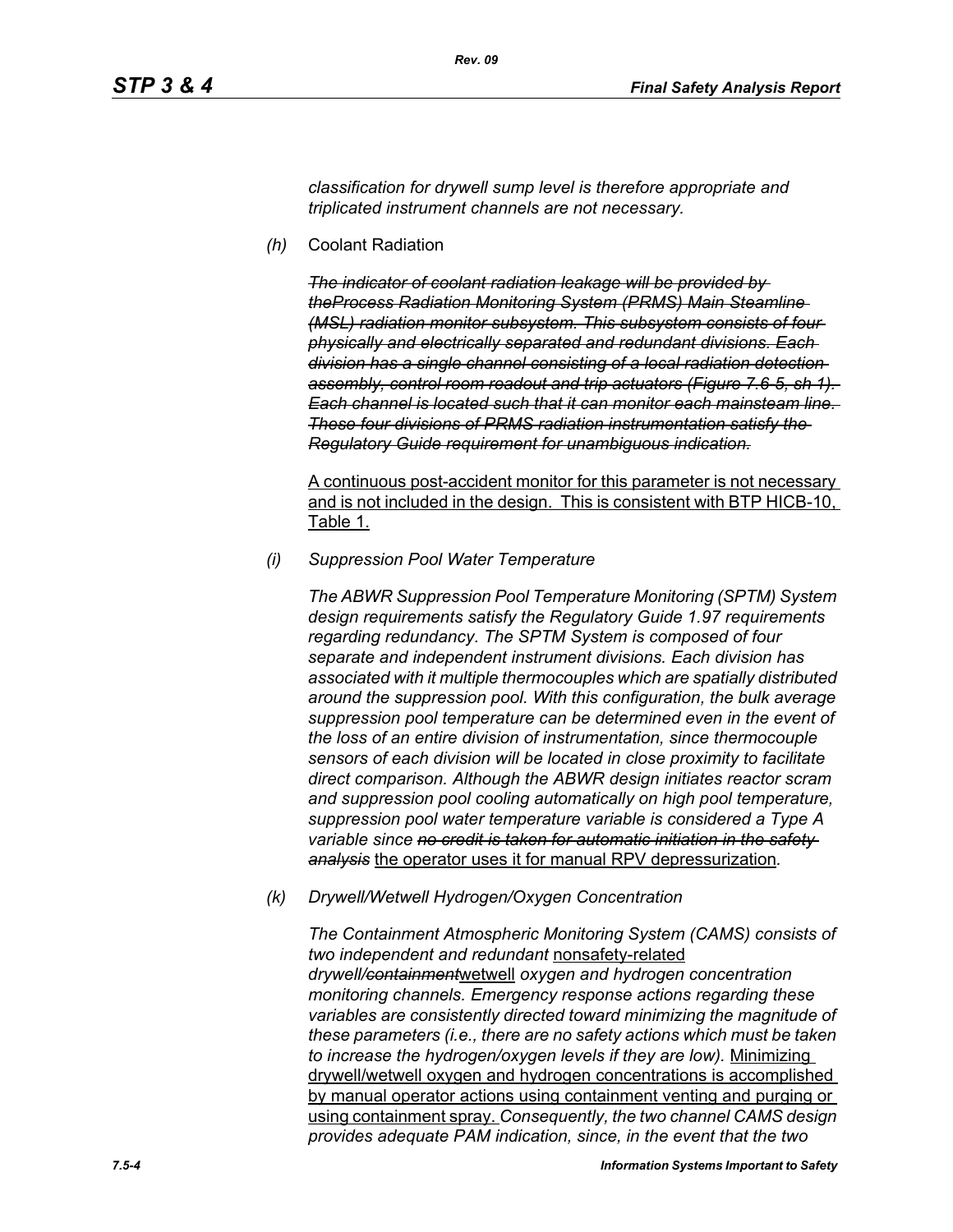*channels of information disagree, the operator can determine a correct and safe action based upon the higher of the two (in-range) indications.*

(q) Drywell Spray Flow and Wetwell Spray Flow

The ABWR design does not provide direct Drywell Spray Flow indication. Regulatory Guide 1.97 suggests this as a Type D Variable for the purpose of monitoring drywell spray operation. As allowed by BTP HICB-10, RHR flow, drywell temperature and drywell pressure indications are provided as acceptable alternatives. RHR provides water to the drywell spray headers. Following a postulated accident, presence of drywell spray flow results in drywell pressure and temperature reduction. The operator confirms drywell spray operation by observing that there is RHR flow present and that the drywell pressure and temperature is within expected limits. Operator use of these variables allows accurate and reliable measurement of the effectiveness of the drywell spray in a timely manner. In addition, the position of the spray throttling valves can be monitored and the sprays adequately controlled from the control room using these alternative variables.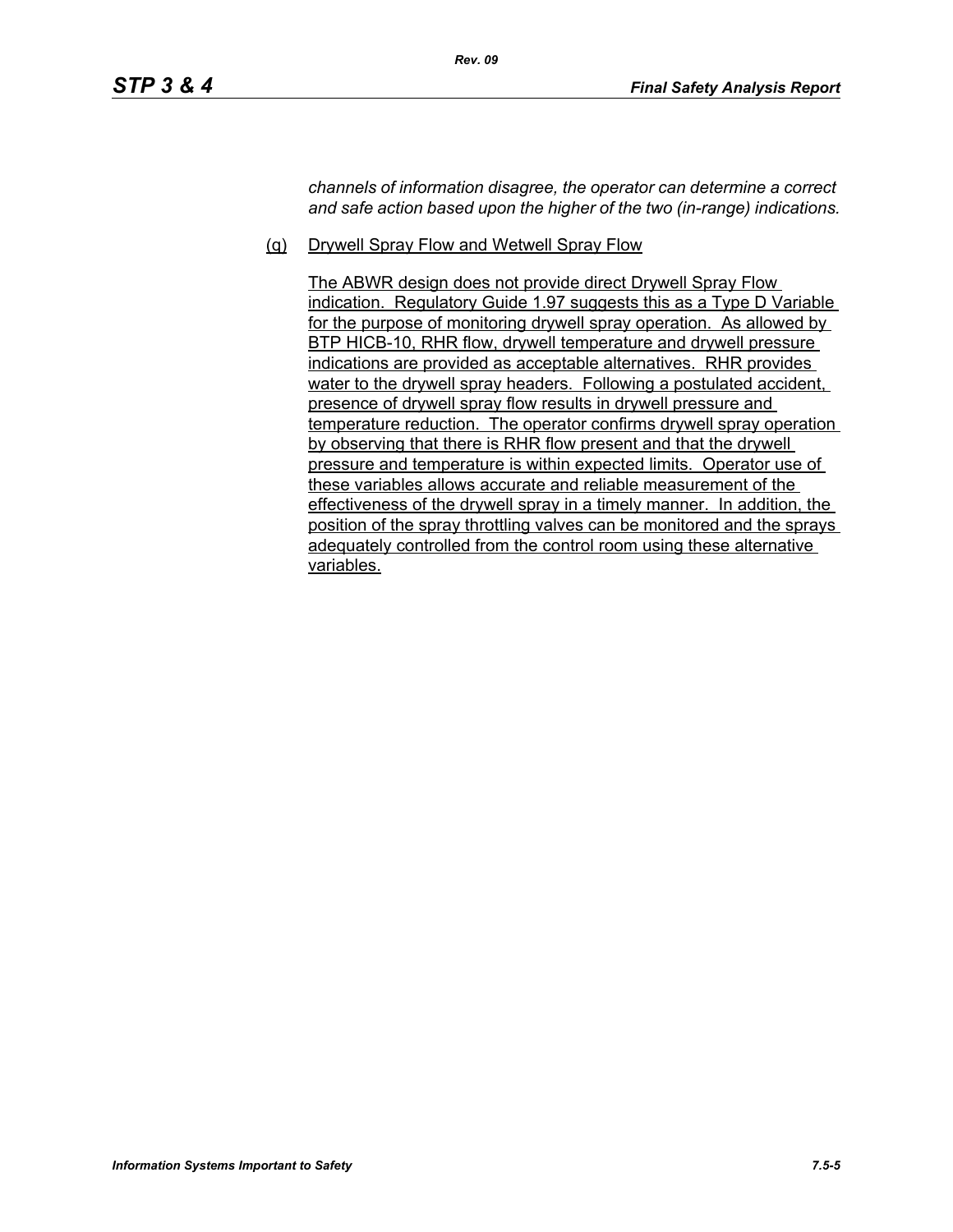| <b>Category 1</b>                                                                                                                                                                                                                                                                                                                                                                                                     | <b>Category 2</b>                                                                                                                                                                                                                     | Category 3 |
|-----------------------------------------------------------------------------------------------------------------------------------------------------------------------------------------------------------------------------------------------------------------------------------------------------------------------------------------------------------------------------------------------------------------------|---------------------------------------------------------------------------------------------------------------------------------------------------------------------------------------------------------------------------------------|------------|
| 4. Channel Availability                                                                                                                                                                                                                                                                                                                                                                                               |                                                                                                                                                                                                                                       |            |
| The instrumentation channel is available prior to<br>an accident except as <i>provided in Paragraph</i><br>4.11, "Exception," as defined in IEEE-279, 1971,<br><i>"Griteria for Protection</i> noted in the Exception<br>to Paragraph 6.7, "Maintenance Bypass," in<br>IEEE-603, "Standard Criteria for Safety<br>Systems for Nuclear Power Generating Stations,"<br>or as specified in the technical specifications. | The out-of-service interval No specific provision<br>is based on normal<br>technical specification<br>requirements on out-of-<br>service for the system it<br>serves where applicable<br>or where specified by<br>other requirements. |            |

# **Table 7.5-1 Design and Qualifiction Criteria for Instrumentation**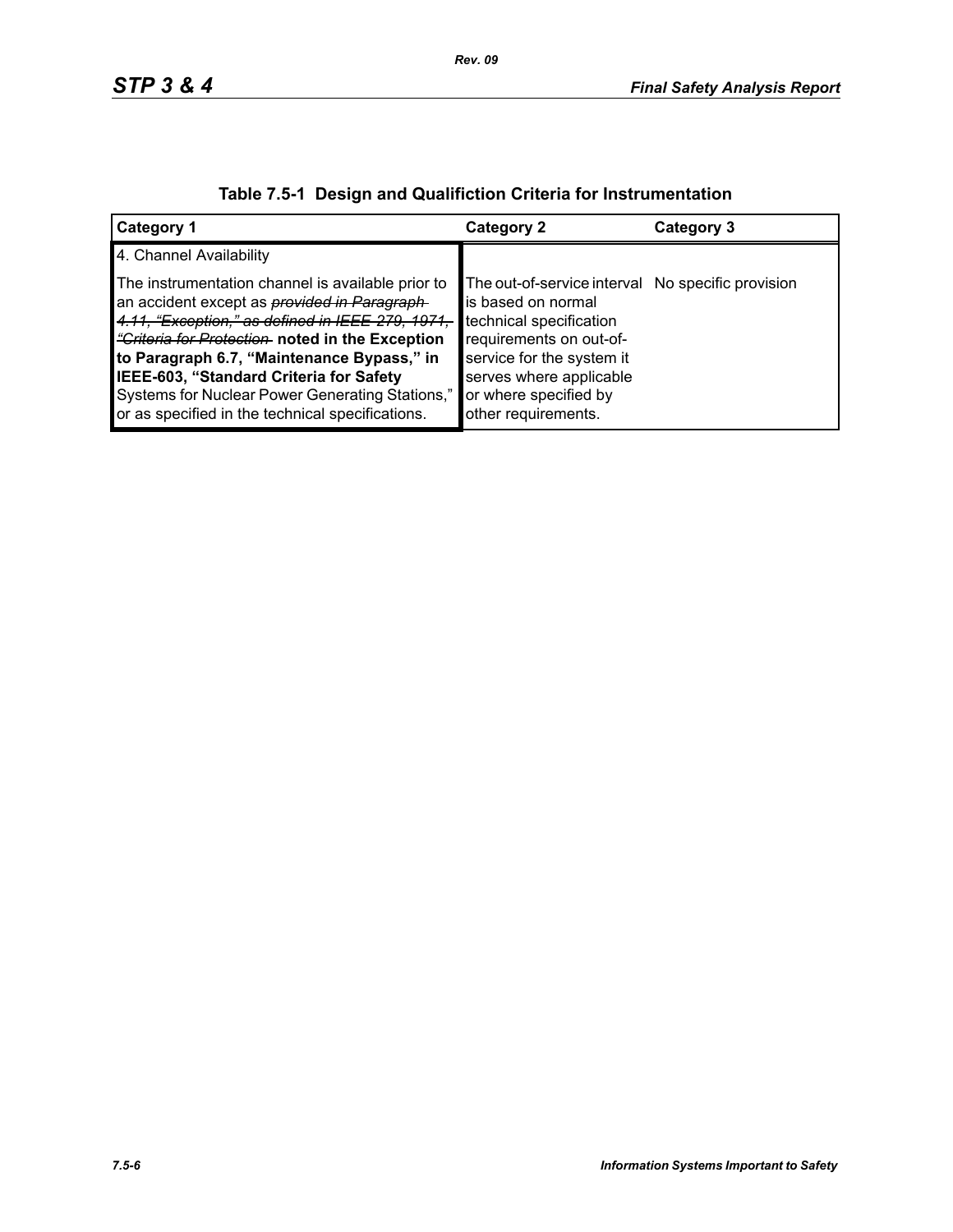|                                                                                                      | Cate-                                                                                                                      |              |                         |                             |
|------------------------------------------------------------------------------------------------------|----------------------------------------------------------------------------------------------------------------------------|--------------|-------------------------|-----------------------------|
| Variable                                                                                             | <b>Range Required</b>                                                                                                      | <b>Type</b>  | gory                    | <b>Discussion Section</b>   |
| <b>Drywell Pressure</b>                                                                              | 0.034 MPaG to 0.021<br>MPaG-0.034 MPaG to<br>+0.034 MPaG (narrow<br>range)<br>0-100 0-110% design<br>pressure (wide range) | A,B,C,D      | $\mathbf{1}$            | Subsection 7.5.2.1(2)(a)    |
| <b>Containment Area</b><br>Radiation                                                                 | $10^{-2}$ Gy Sv/h to<br>$10^5$ Gy Sv/h                                                                                     | C, E         | 1                       | Subsection 7.5.2.1(2)(f)    |
| <b>Coolant Radiation</b>                                                                             | 1/2 Tech Spec limit to 100-<br>times Tech Spec limit                                                                       | $\epsilon$   | $\overline{1}$          | Subsection 7.5.2.1(2)(h)    |
| Drywell/Wetwell Hydrogen<br>Concentration                                                            | 0-30 Volume%                                                                                                               | Ċ            | 43                      | Subsection 7.5.2.1(2)(k)    |
| Drywell/Wetwell<br><b>Oxygen Concentration</b>                                                       | 0-10 Volume%                                                                                                               | $\mathsf{C}$ | 42                      | Subsection 7.5.2.1(2)(k)    |
| Service Area Radiation<br><b>Exposure Rate</b>                                                       | $10^{-3}$ Gy Sv/h to<br>$10^2$ Gy Sv/h                                                                                     | Ē            | 3                       |                             |
| <b>Plant and Environs</b><br>Radiation/Radioactivity<br>(Portable Instruments)                       | 10-5 Gy Sv/h to 10 <sup>2</sup> Gy<br>Sv/h photons $10^{-5}$ Gy Sv/h<br>to $10^2$ Gy Sv/h, beta and<br>low energy photons  | E            | 3                       | Portable Instruments *      |
| Meteorological Data (Wind<br>Speed, Wind Direction, and<br>Atmospheric Stability)                    | $0-360$ °<br>0-22 9.8 m/s<br>-5°C to 10°C                                                                                  | Ē            | 3                       | $\mathbf{\dot{z}}$          |
| On Site Analysis Capability<br>(Primary Coolant, Sump<br>and Space Containment Air<br>Grab Sampling) | Refer to Regulatory Guide<br>1.97                                                                                          | Е            | 3                       | $\overline{\phantom{a}}$    |
| Secondary Containment<br>Area Temperature                                                            |                                                                                                                            | E            | $\overline{2}$          |                             |
| <b>Secondary Containment</b><br>Area Radiation                                                       | $10^{-3}$ Gy Sv/h to<br>$10^2$ Gy Sv/h                                                                                     | E            | $\overline{2}$          |                             |
| <b>Suppression Chamber</b><br><b>Spray (Wetwell) Flow</b>                                            | 0-110% Design Flow                                                                                                         | D            | $\overline{\mathbf{2}}$ | <b>Subsection 7.3.1.1.4</b> |

## **Table 7.5-2 ABWR PAM Variable List**

*Rev. 09*

\* *Out of ABWR Standard Plant Scope*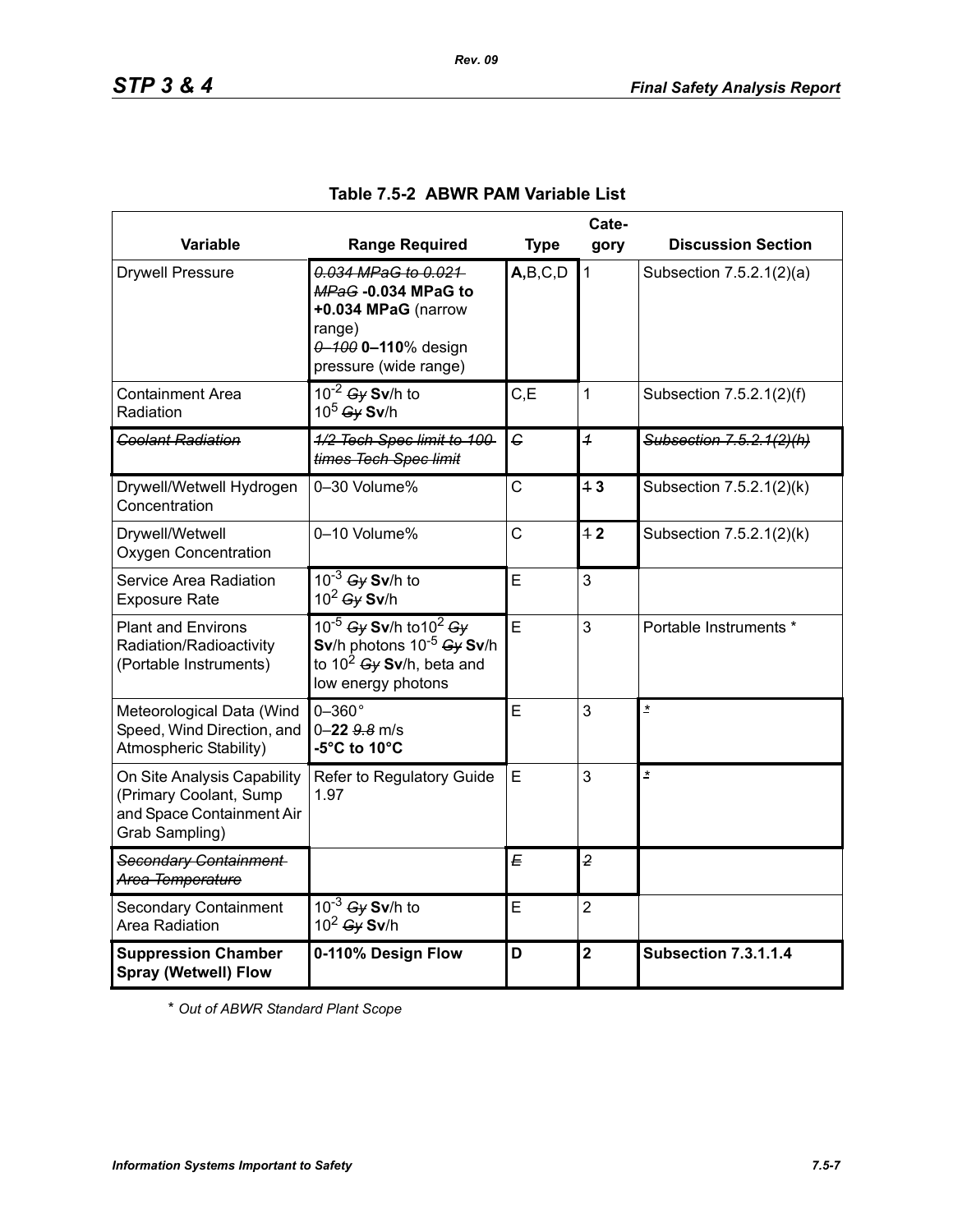## **Table 7.5-3 ABWR Type A Variables**

*Rev. 09*

Suppression Pool Water Temperature

*Wetwell***Drywell** Pressure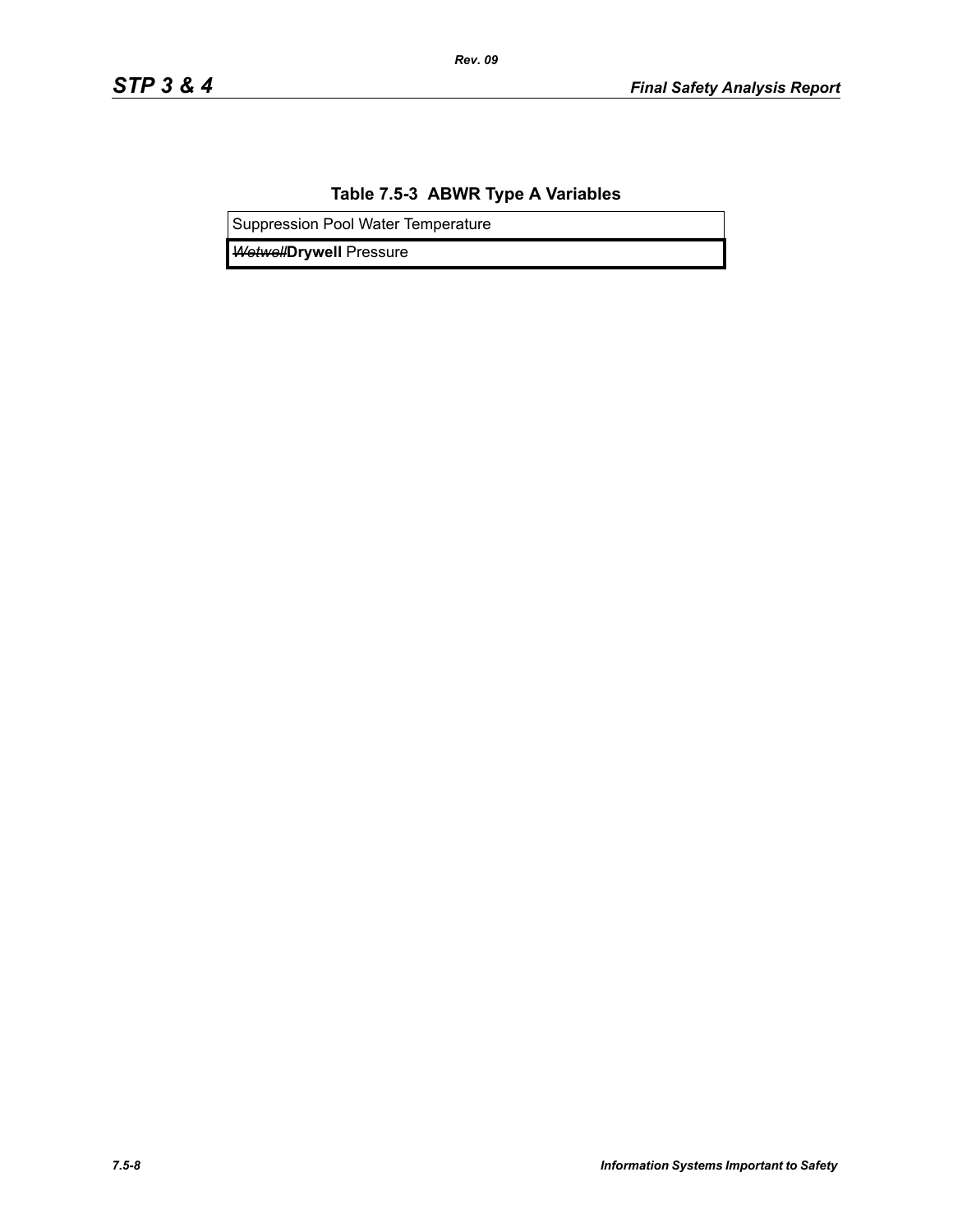| <b>Event Description</b>                                          | <b>NSOA Event</b><br>Figure No. | <b>Tier 2 Section No.</b> | <b>Manual Action</b><br>Variables <sup>*</sup>        |
|-------------------------------------------------------------------|---------------------------------|---------------------------|-------------------------------------------------------|
| Manual or Inadvertent SCRAM                                       | $15A.6 - 7$<br>15A-12           | 15A.6.3.3 Event 7         | PRPV, LRPV                                            |
| Loss of Plant Instrument Service Air Systems                      | $45A.6 - 8$<br>15A-13           | 15A.6.3.3 Event 8         | T <sub>SP</sub> , P <sub>RPV</sub> , L <sub>RPV</sub> |
| Recirculation Flow Control Failure-One RIP<br>Runout              | 15A.6-9<br>15A-14               | 15.4.5                    | PRPV, LRPV                                            |
| Recirculation Flow Control Failure-One RIP<br>Runback             | 15A.6-10<br>15A-15              | 15.3.2                    | PRPV, LRPV                                            |
| Three RIPs Trip                                                   | 15A.6-11<br>15A-16              | 15.3.1                    | PRPV, LRPV                                            |
| All MSIV Closure                                                  | 15A.6-12<br>15A-17              | 15.2.4                    | T <sub>SP</sub> , P <sub>RPV</sub> , L <sub>RPV</sub> |
| One MSIV Closure                                                  | $15A.6-13$<br>15A-18            | 15.2.4                    | T <sub>SP</sub> , P <sub>RPV</sub> , L <sub>RPV</sub> |
| Loss of All Feedwater Flow                                        | 15A.6-14<br>15A-19              | 15.2.7                    | PRPV, LRPV                                            |
| Loss of a Feedwater Heater                                        | 15A.6-15<br>15A-20              | 15.1.1                    | $\phi$ , P <sub>RPV</sub> , L <sub>RPV</sub>          |
| Feedwater Controller Failure-Runout of One<br>Feedwater Pump      | 15A.6-16<br>15A-21              | 15.1.2                    | PRPV, LRPV                                            |
| Pressure Regulator Failure-Opening of One<br><b>Bypass Valve</b>  | 15A.6-17<br>15A-22              | 15.1.3                    | PRPV, LRPV                                            |
| Pressure Regulator Failure-Opening of One<br><b>Control Valve</b> | <del>15A.6-18</del><br>15A-23   | 15.2.1                    | PRPV, LRPV                                            |
| Main Turbine Trip with Bypass System Operational                  | 15A.6-19<br>15A-24              | 15.2.3                    | T <sub>SP</sub> , P <sub>RPV</sub> ,<br>$L_{RPV}$     |
| Loss of Main Condenser Vacuum                                     | 15A.6-20<br>15A-25              | 15.2.5                    | $P_{RPV}$ , $L_{RPV}$                                 |
| Generator Load Rejection with Bypass System<br>Operational        | 15A.6-21<br>15A-26              | 15.2.2                    | T <sub>SP</sub> , P <sub>RPV</sub> , L <sub>RPV</sub> |
| Loss of Unit Auxiliary Transformer                                | 45A.6-22<br>15A-27              | 15.2.6                    | T <sub>SP</sub> , P <sub>RPV</sub> , L <sub>RPV</sub> |

|  | <b>Table 7.5-4 Anticipated Operational Transients</b> |  |  |
|--|-------------------------------------------------------|--|--|
|--|-------------------------------------------------------|--|--|

*Rev. 09*

\* See Table 7.5-9 for Definition of symbols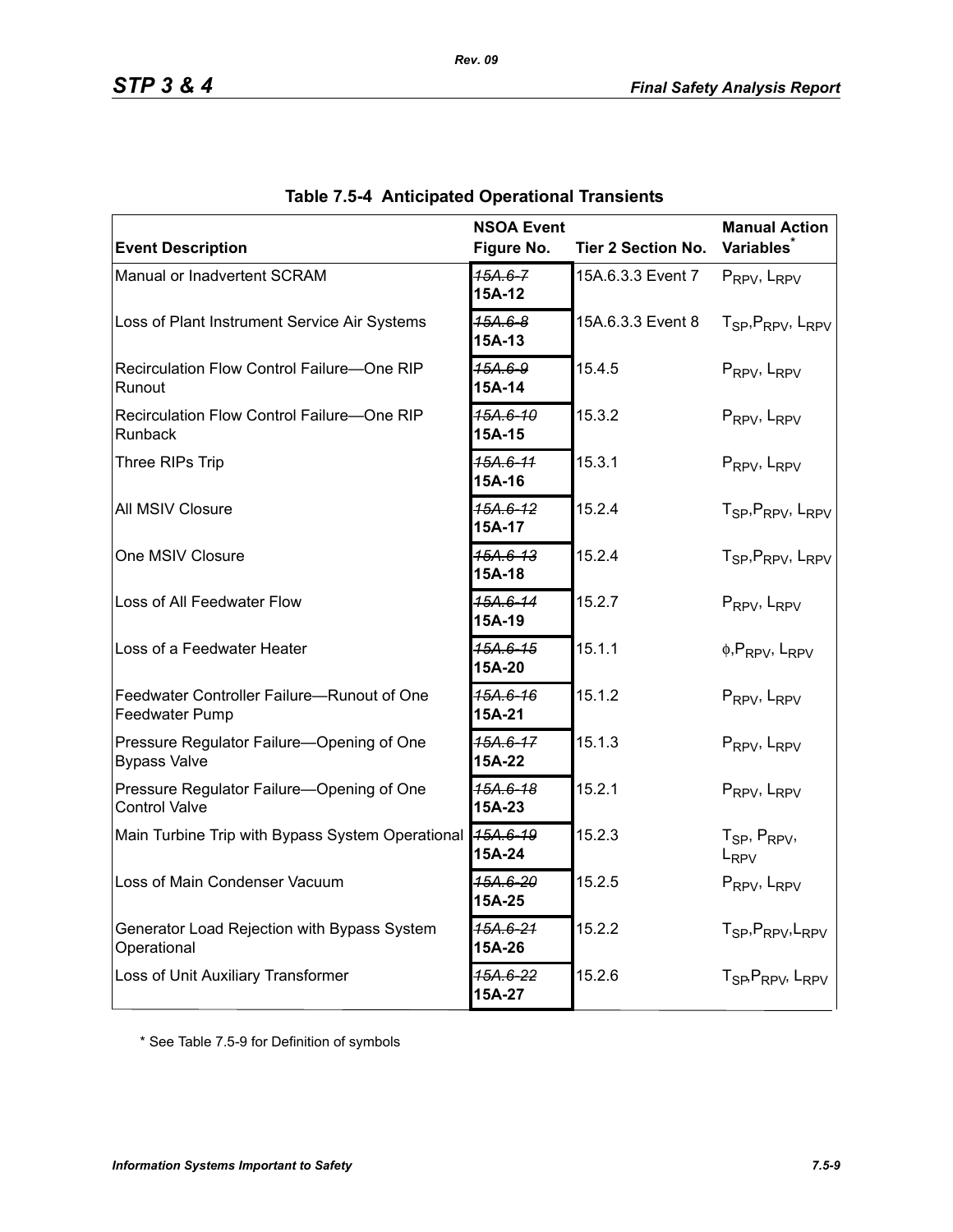| <b>Event Description</b>                                                        | <b>NSOA Event</b><br>Figure No. | Tier 2 Section No. | <b>Manual Action</b><br><b>Variables</b>                                                                       |
|---------------------------------------------------------------------------------|---------------------------------|--------------------|----------------------------------------------------------------------------------------------------------------|
| Inadvertent Startup of HPCF Pump                                                | 15A.6-23<br>15A-28              | 15.5.1             | $\phi$                                                                                                         |
| Main Turbine Trip with One Bypass Valve<br><b>Failure</b>                       | 15А.6-26<br>15A-31              | 15.2.3             | $P_{RPV}$ , $L_{RPV}$                                                                                          |
| Generator Load Rejection with One Bypass<br><b>Valve Failure</b>                | 15A.6-27<br>15A.32              | 15.2.2             | $P_{RPV}$ , $L_{RPV}$                                                                                          |
| Abnormal Startup of the Idle Reactor Internal<br>Pump                           | 15A-45                          | 15.4.4             | PRPV, LRPV                                                                                                     |
| <b>Recirculation Flow Control Failure - All RIPs</b><br>Runout                  | 15A-46                          | 15.4.5             | $\phi$ , L <sub>RPV</sub>                                                                                      |
| <b>Recirculation Flow Control Failure - All RIPs</b><br>Runback                 | 15A-47                          | 15.3.2             | L <sub>RPV</sub>                                                                                               |
| Feedwater Controller Failure Maximum Demand 15A-51                              |                                 | 15.1.2             | P <sub>RPV</sub> , L <sub>RPV</sub>                                                                            |
| Pressure Regulator Failure - Opening of All<br><b>Bypass and Control Valves</b> | 15A-52                          | 15.1.3             | PRPV <sub>b</sub> L <sub>RPV</sub>                                                                             |
| <b>Main Turbine Trip with Bypass Failure</b>                                    | 15A-55                          | 15.2.3             |                                                                                                                |
| <b>Generator Load Rejection with Bypass Failure</b>                             | 15A-56                          | 15.2.2             | T <sub>SP</sub> , P <sub>RPV</sub> , L <sub>RPV</sub><br>T <sub>SP</sub> , P <sub>RPV</sub> , L <sub>RPV</sub> |

*Rev. 09*

\* See Table 7.5-9 for Definition of symbols